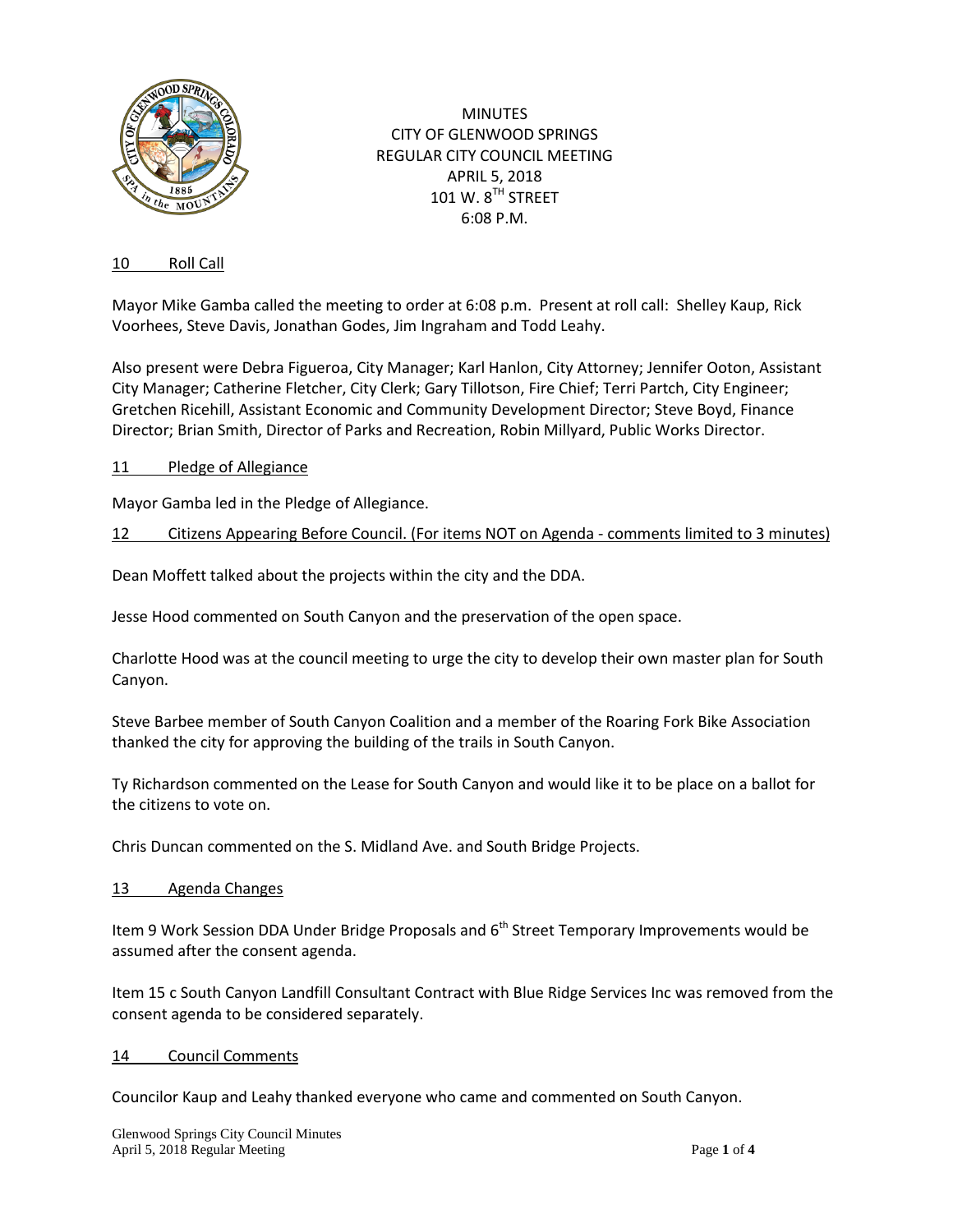Councilor Leahy noted that the  $6<sup>th</sup>$  street plan was still being reviewed.

Mayor Gamba noted that there would be a full reconstruction of South Midland Avenue.

- 15 Consent Agenda:
	- A. Receipt of Minutes of the March 1, March 15, 2018 Regular Meetings and March 21,2018 Special Meeting
	- B. Amendment to Recreation Engineering and Planning, Inc's Contract for Additional Services for Veltus Park Design
	- C. South Canyon Landfill Consultant Contract with Blue Ridge Services, Inc
	- D. Resolution 2018-14, A Resolution of the City Council of the City of Glenwood Springs, Colorado, Authorizing an Addendum to the U.S. EPA Brownfields Area-Wide Planning Services Contract for Supplemental Services
	- E. Resolution 2018-15, A Resolution of the City Council of the City of Glenwood Springs, Colorado, Approving the City's Participation in the Colorado Statewide Investment Pool
	- F. Resolution 2018-16, A Resolution of the City Council of the City of Glenwood Springs, Colorado, Approving the Award of Sole Source contacting for Council Broadcast Room Equipment
	- G. Resolution 2018-17, A Resolution of the City Council of the City of Glenwood Springs, Colorado Authorizing and Supporting the Application for FTA 5304 Planning Grant Application for On-Demand Transit Service Planning Project
	- H. Award of the following Bids:
		- Bid BD 2018-14, Street Striping
		- MAPO # 120535 Cooperative Bid Award for a Wide Area Mower for Parks and Cemetery Department
		- Bid BD 2018-019, 4-Wheel Loader and Clamshell Bucket
		- ▶ Bid BD 2018-022, Double Cab, Light Truck, 4x4 Pickup
	- I. Ordinance No 8, Series of 2018; An Ordinance of the City of Glenwood Springs, Colorado, Amending Section 060.020.020 of the Glenwood Springs Municipal Code by the Inclusion of Window Replacement Fees and Changes to the City's Policy Regarding the Issuance of Temporary Certificates of Occupancy (SECOND READING)

# *Mayor Pro-Tem Leahy moved, seconded by Councilor Voorhees, to approve the consent agenda excluding item 15c which had been removed.*

## *The Motion passed unanimously.*

## 15 c South Canyon Landfill Consultant Contract with Blue Ridge Services, Inc

Robin Millyard, Public Works Director noted that the City was evaluating options of the operating future of South Canyon Landfill. The current operations contract expires on April 1, 2019. The contract with Blue Ridge Services would assist with specific recommendations regarding the best options for the city to help reduce overall operating costs, improve efficiency and extend the life of the land fill.

# *Councilor Godes moved seconded by Councilor Kaup, to approve South Canyon Landfill Consultant Contract with Blue Ridge Services, Inc*

16 Planning Item: A. #27-17, Vacation of Portions of 1<sup>st</sup> and Maple Streets Applicant: David Hauter Owner:City of Glenwood Springs Location: Portions of the  $1<sup>st</sup>$  and Maple Streets Rights-of-way of the Original Townsite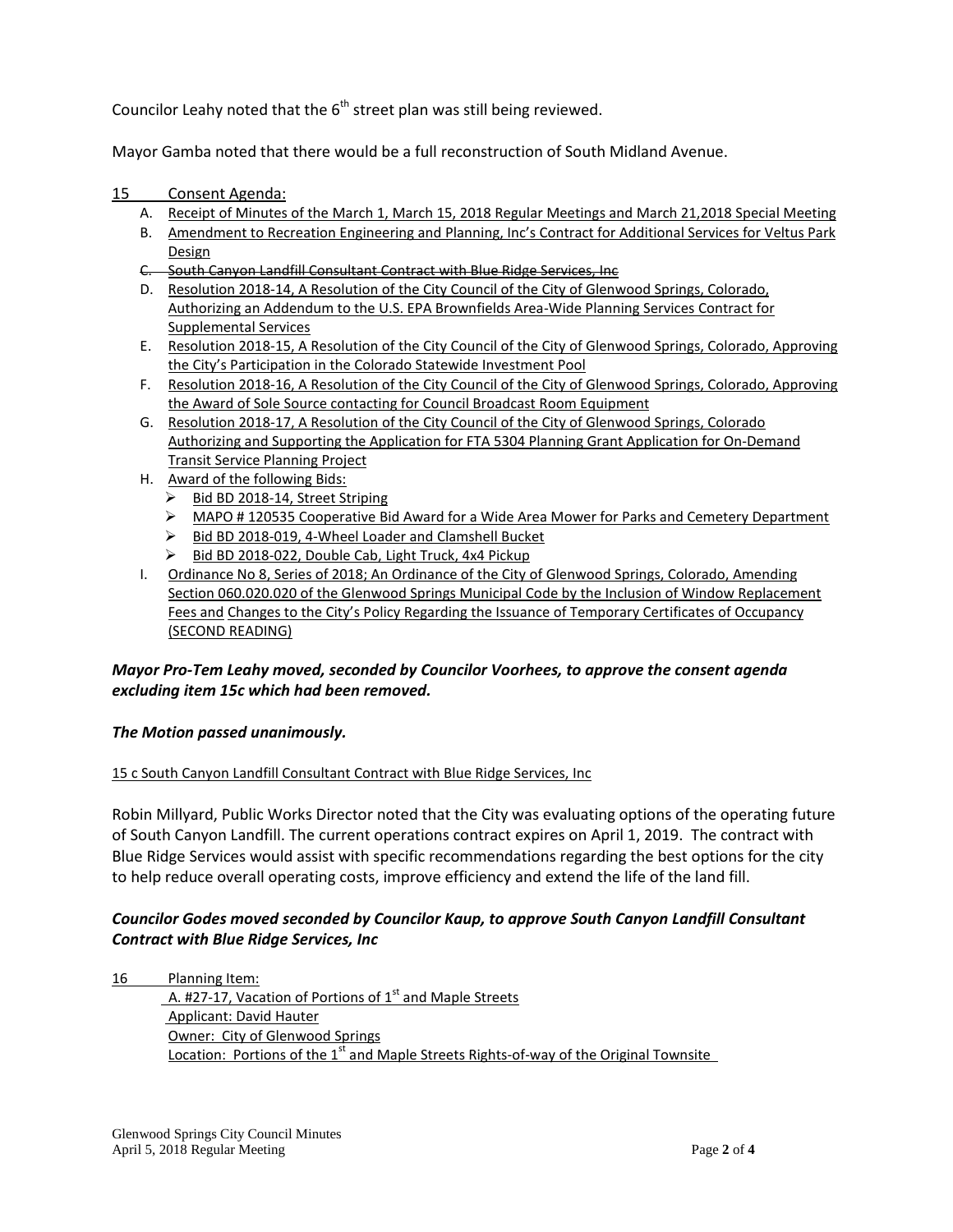Trent Hyatt gave a brief presentation on the consideration of a request to vacate portions of the 1st and Maple Streets rights-of-way and a conservation easement of the entirety of Block 67.

Chad Lee made a presentation on behalf of the Applicants.

Mayor Gamba opened the item for public comment.

The following people commented in favor of the request:

Floyd Diemoz Gay Moore

Chris Duncan was not in favor of vacating the easements rights.

Public comment was closed.

*Councilor Davis moved, seconded by Councilor Voorhees, to approve the Vacation of Portions of the 1st and Maple Street rights of way with a condition that a reasonable width of the utility easement be determined by city staff and a dedication of a conservation easement on Lot 67.*

Ayes: Gamba, Kaup, Davis, Ingraham, Leahy, Voorhees Nays: Godes

## *The Motion passed.*

Mayor Gamba called for a brief break.

The meeting reconvened at 8:50 p.m.

| 17 | Ordinance No 9, Series of 2018; An Ordinance of the City of Glenwood Springs, Colorado, Amending            |
|----|-------------------------------------------------------------------------------------------------------------|
|    | Section 020.020.040 of the Glenwood Springs Municipal Code Pertaining to Term of Appointments to the Boards |
|    | and Commissions (FIRST READING)                                                                             |

City attorney Karl Hanlon gave a brief history on the request to amend the municipal code to stagger the terms of appointments to the City's boards and commissions to January, February and March instead of all the boards and commissions expiring before the first regular meeting in February of each year.

Mayor Gamba opened the item for public comment:

No Comments were made.

*Councilor Godes moved, seconded by Councilor Davis, to approve Amending Section 020.020.040 of the Glenwood Springs Municipal Code Pertaining to Term of Appointments to the Boards and Commissions*

## *The Motion passed unanimously.*

## 18 RFTA Proposed Improvements and Property Tax

This was discussed at a work session prior to the regular meeting. Mayor Gamba asked that the City Manager or Attorney attend the RFTA meetings. RFTA will hold an open house to discuss the proposed improvements and property tax.